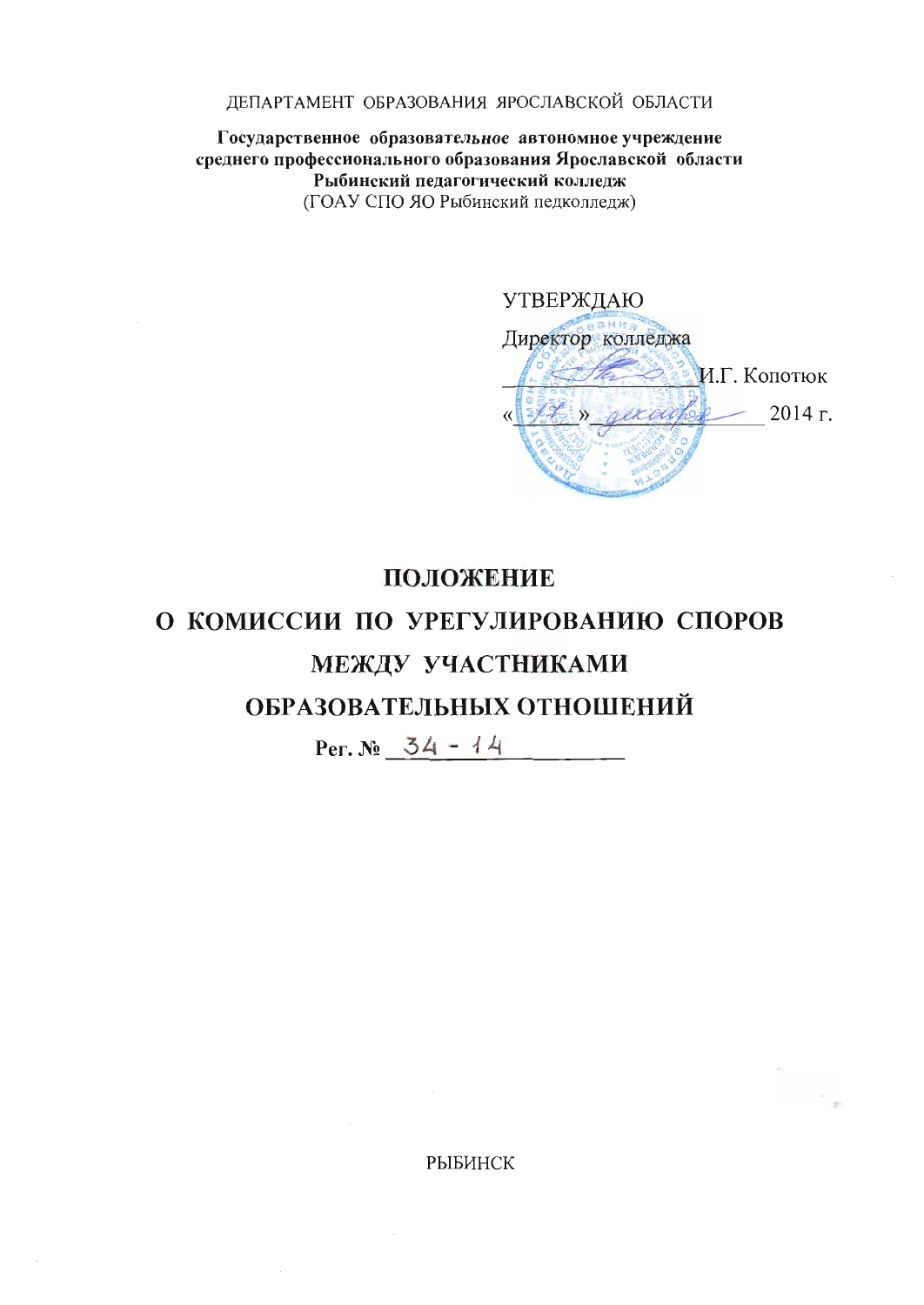#### Предисловие

Положение о комиссии по урегулированию споров между участниками образовательных отношений (далее - Положение) разработано и внесено заместителем директора по учебно-воспитательной работе Е.А. Гусевой.

Настоящее Положение вступает в силу с момента утверждения и является действующим до момента внесения в него изменений или отмены.

Принято решением Совета Учреждения. Протокол № 5 от 17 декабря 2014 года.

Введено впервые.

Контрольный экземпляр хранится в отделе документационного обеспечения.

#### 1. Общие положения

- 1.1. Положение разработано в соответствии с частью 6 статьи 45 Федерального закона от 29.12.2012  $\mathbb{N}$  273-ФЗ «Об образовании в Российской Федерации» и регламентирует порядок создания, организации работы, принятия и исполнения решений комиссий по урегулированию споров между участниками образовательных отношений в государственном образовательном автономном учреждении профессионального образования Ярославской среднего области Рыбинском педагогическом колледже (далее соответственно - комиссия, колледж).
- 1.2. Комиссия создается в целях урегулирования разногласий между участниками образовательных отношений по вопросам реализации права на образование.
- 1.3. Комиссия рассматривает споры:
	- $\pi$ вопросам применения локальных нормативных актов. регулирующих вопросы реализации права на образование;
	- связанные с обжалованием решений о применении к обучающимся дисциплинарного взыскания;
	- $MHbIe$ споры (конфликты, разногласия), прямо связанные  $\mathbf{C}$ реализацией права на образование в колледже.
- 1.4. Комиссия не рассматривает споры:
	- в которых колледж выступает в качестве юридического лица во взаимоотношениях с другими юридическими лицами;
	- вытекающие из общественных отношений, которые связаны с образовательными отношениями, но целью которых является создание условий для реализации прав граждан на образование;
	- вытекающие из трудовых и иных отношений, для которых законодательством установлен иной порядок рассмотрения;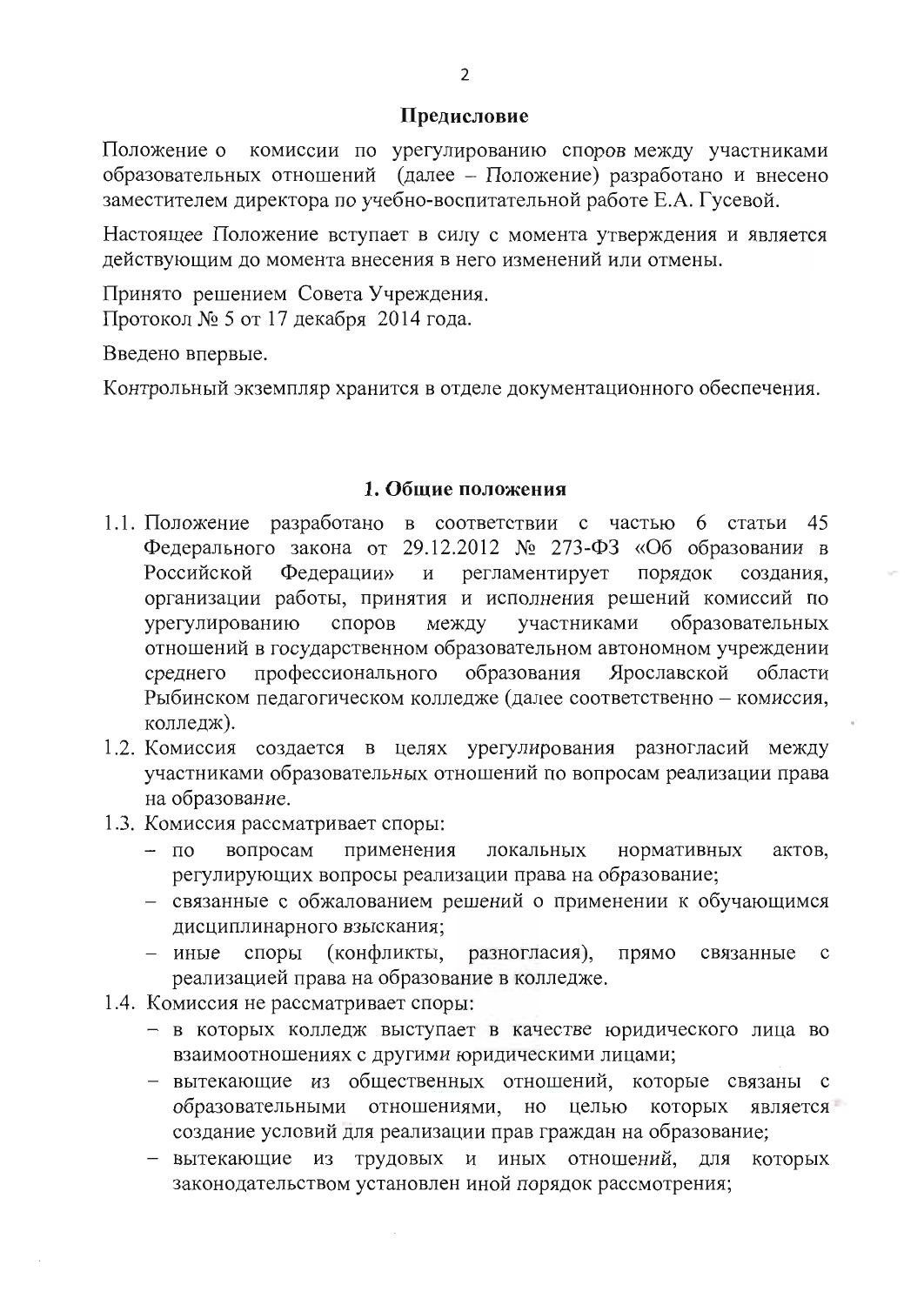- при наличии признаков конфликта интересов педагогического работника (данные споры рассматриваются на заседании комиссии по противодействию коррупции).
- 1.5. Спор рассматривается комиссией, если участник образовательных отношений самостоятельно или с участием своего полномочного представителя не урегулировал разногласия при переговорах с директором колледжа или его заместителем.
- 1.6. Участник образовательных отношений может обратиться в комиссию в двухнедельный срок со дня, когда он узнал или должен был узнать о нарушении своего права. В случае пропуска по уважительным причинам установленного срока на основании заявления участника образовательных отношений комиссия может его восстановить и разрешить спор по существу.
- 1.7. Деятельность комиссии основывается на принципах коллективного обсуждения и решения вопросов на открытых заседаниях.
- официальном 1.8. Положение размещается на сайте колледжа  $\mathbf{B}$ информационно-телекоммуникационной сети «Интернет».

### 2. Порядок создания и состав комиссии

- 2.1. Комиссия создается приказом директора колледжа на время рассмотрения конкретного вопроса по существу. рассмотрения спора с участием совершеннолетнего B – случае обучающегося комиссия проводит свои заседания в равном составе совершеннолетние обучающиеся и работники, а в случае спора с участием несовершеннолетнего обучающегося - в состав комиссии
	- дополнительно включается представитель родительской общественности.
- 2.2. Комиссия может принимать решения, как большинством, так и квалифицированным большинством голосов. Необходимый кворум присутствие на заседании комиссии 2/3 её членов. При равенстве голосов право решающего голоса имеет председатель комиссии.
- 2.3. Состав комиссии от 6 до 7 человек:
	- от студенческой общественности 3 человека (председатель студенческого совета, заместитель председателя студенческого совета, староста учебной группы в отношение представителя которой рассматривается спор);
	- от работников колледжа 3 человека (заместитель директора по учебной работе, заместитель директора по воспитательной работе, педагог - психолог);
	- от родительской общественности (в случае рассмотрения спора с участием несовершеннолетнего обучающегося) - 1 человек (член Совета колледжа).
- 2.4. Комиссия избирает из своего состава простым большинством голосов председателя, заместителя председателя и секретаря комиссии.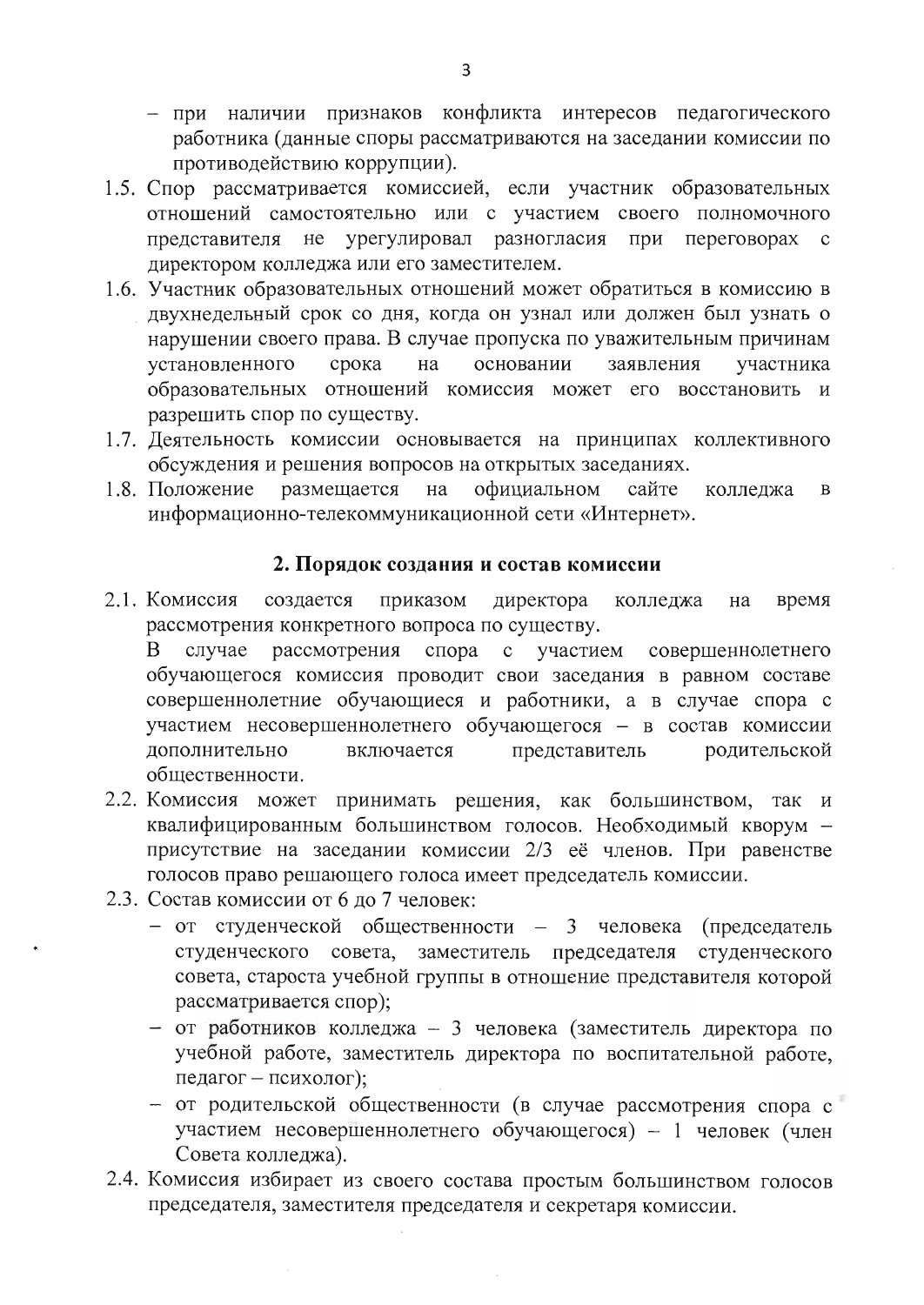- 2.5. На секретаря комиссии возлагается подготовка и созыв заседания комиссии, прием и регистрация заявлений, поступающих в комиссию, приглашение свидетелей, специалистов, уведомление заинтересованных лиц о месте и времени рассмотрения заявления, ведение протокола заседания комиссии.
- Комиссии организует работу 2.6. Председатель комиссии, председательствует на ее заседаниях. В случае отсутствия председателя комиссии его обязанности исполняет заместитель председателя, а при отсутствии последнего - любой член Комиссии.
- 2.7. Организационно-техническое обеспечение деятельности комиссии осуществляется колледжем.
- 2.8. Члены Комиссии осуществляют свою деятельность на безвозмездной основе.

#### 3. Порядок рассмотрения споров

3.1. Комиссия рассматривает спор на основании письменного мотивированного заявления участника образовательных отношений или его полномочного представителя, в котором указываются существо спора, требования и ходатайства, прилагаемые к заявлению документы, а также дата подачи заявления. Заявление должно быть подписано.

Заявления в комиссию подаются секретарю комиссии в помещении колледжа по адресу г. Рыбинск, проспект Ленина, дом 161а, кабинет 29 с 9.00 до 17.00 или почтовым отправлением с уведомлением о вручении. Поданные заявления подлежат обязательной регистрации в журнале, где отражается ход рассмотрения спора и решение комиссии. Заявитель, лично подавший заявление, может потребовать его регистрации в своем присутствии.

- 3.2. Комиссия обязана рассмотреть заявление в течение 10 рабочих дней со дня его получения и принять решение в тридцатидневный срок.
- 3.3. Спор рассматривается в присутствии заявителя или полномочного его представителя. Рассмотрение спора в отсутствие заявителя или его представителя допускается лишь  $\overline{a}$ письменному заявлению обратившегося в комиссию участника образовательного процесса.
- 3.4. В случае неявки заявителя или его представителя на заседание комиссии рассмотрение спора откладывается. В случае вторичной неявки заявителя или его представителя без уважительных причин комиссия может вынести решение о снятии вопроса с рассмотрения, что не лишает участника образовательного процесса права подать заявление о рассмотрении спора повторно в пределах срока, установленного в пункте 1.6. настоящего Положения.
- 3.5. Комиссия имеет право приглашать на заседание свидетелей, специалистов (экспертов). Стороны спора вправе представлять доказательства, участвовать в их исследовании, задавать вопросы лицам, участвующим в заседании